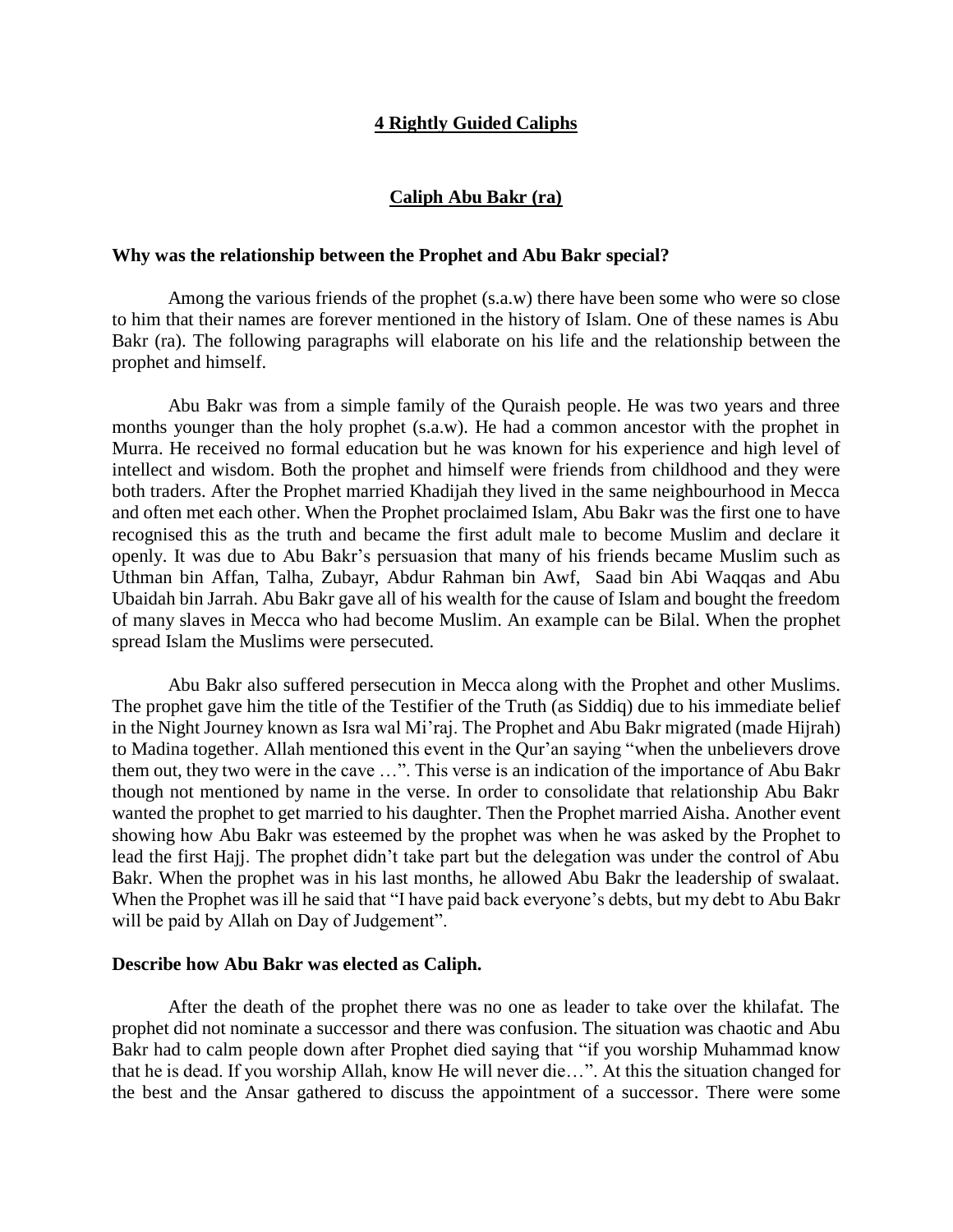prominent companions like Abu Bakr, Umar, and Abu Ubaidah bin Jarrah. The Ansar wanted a Caliph from amongst them and the Muhajiroun wanted one from them. As it was the custom, Abu Bakr said that the Arabs would like an "Amir" from the Quraish. The Ansar suggested one from each group, but this will create problems with 2 leaders at the same place and time. Umar objected as this would create confusion. Abu Ubaidah said "O Ansar, you were the first to uphold Islam. Do not be the first also to sow the seed of dissention in it". The Ansar agreed remembering that the Prophet was a Quraish from the noble tribe of the Quraish and from Banu Hashim.

As such, Abu Bakr proposed the names of Umar and Abu Ubaidah to be considered as future caliph. However, in the presence of Abu Bakr, no one present at that time wanted to become the caliph instead of the friend of the prophet. There were many reasons for that hesitation. Among these reasons we can say that Abu Bakr held unusual honour of being the one who migrated with the Prophet, he was also asked by the Prophet to lead the prayers when he was ill and he was the best friend of the prophet. As such, Umar held the hand of Abu Bakr reminding everyone that he was mentioned in the Qur'an as being the second in the cave of Thawr and the one having the title of As Swadiq. The companions remembered the Prophet saying 'I have paid back everyone's debts, but my debt to Abu Bakr will be paid by Allah on Day of Judgement'. That was enough as convincing points for Abu Bakr to be accepted by the public. Umar took his hand and the oath of loyalty to Abu Bakr and all those present followed the footstep of Umar. The next day others pledged their loyalty in the mosque of Medina.

The first caliph thus delivered his unforgettable speech and said that "I have been elected as your Ameer, although I am not better than you. Help me, if I am in the right; set me right if I am in the wrong; obey me as long as I obey Allah and His prophet; when I disobey Him and His prophet, then obey me not". That was the opening speech of Abu Bakr. It is a sign of the continuity of the democratic society set by the prophet and a society based on the words of Allah and His prophet. Abu Bakr didn't want to become caliph but as the Islamic state is a system based on democracy, he was thus chosen by the prominent companions present there and by the public as the one most suitable to continue the work of the last prophet of Islam.

#### **What were the main achievements of Abu Bakr?**

Once at the head of the state, he dedicated his time for the smooth running of the society. **Firstly**, he created and founded a truly democratic state where each of his people was authorised to have their say in the society. They had the liberty to choose their own leader and at the same time there was freedom of speech and religion.

**Next**, he created and reinforced the Majlis Shura for a better consultation with his companions. He increased the number of the members of the Majlis from 7 to 11. In this way, he would have a better control and individual as well as group opinions.

**In addition**, in order to have a better control over his state, he divided Arabia into provinces – each one with officers to work. They would then meet during the month of Hajj in order to discuss the problems or / and achievements of the respective provinces.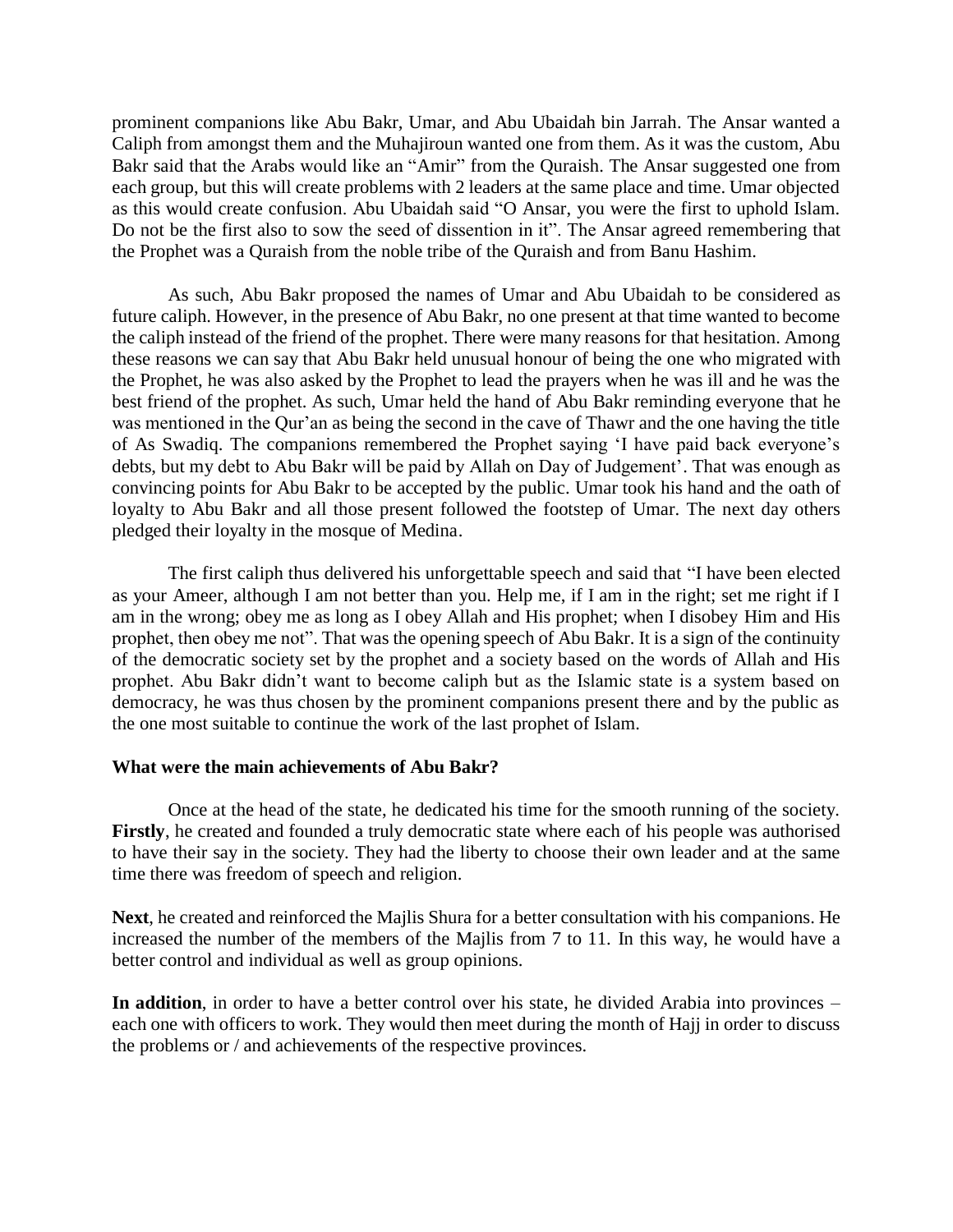**Fourthly**, he established Military cantonments and a reserve force for his army and for better security. His security would extend to all members of his Ummah under his flag. He conquered and reinforced different countries like Bahrain, Oman, Mahrah, Yemen, Hadramuth, eastern and western Iraq, Hira, Damascus, Syria, Basrah and Ajnadein.

**Moreover,** many tribes converted to Islam due to the way his armies would deal with them. That was because of the advice of the caliph. Before setting his armies to different missions and countries he would always advice them not to raise arms against women, children, old persons, priests and even on trees.

**In addition**, he observed the Rights of both Muslims and non-Muslims ensuring freedom and security for all his people. All those living in the Islamic state were subjected to have the same rights and have the liberty to complain. He was kind with all his fellowmen and also with the unbelievers.

**More to the point**, he was the first one to undertake the work of Preservation of the Qur'an for the benefit of his Ummah especially for future generations. As such he appointed Zaid bin Thabit who was a hafiz of the Qur'an to collect all Qur'anic verses in circulation from all those who had in their possessions at least one verse.

**Eighthly**, he emphasized much on the idea and concept of morality and self-respect among his people. His society was known for the high degree of morality and spirituality. It was the period of the blessed Ashab and then the Tabi'in.

However, there had been some problems that were dealt by Abu Bakr and that could be considered as among his achievements. Before the death of the prophet (s.a.w), the latter had assigned Usamah bin Zaid for an expedition to Syria. The army had not the time to leave Madina when the prophet (s.a.w) passed away. Now, many people thought that it would be better not to send any army outside Madina for its security. Some proposed to assign a more experienced commander for the expedition due to his young age and being the son of a slave. However, Abu Bakr adhered by the decision of the prophet (s.a.w). Later after several months, Usamah returned victoriously.

**A second important fact** is that after the death of the prophet (s.a.w) many persons rose and pretended to be prophets. Among them there was *Aswad Ansi* from the tribe of Ansi in Yemen. He was known as the Veiled Prophet for his ugliness. Another one was *Tulaiha* from north Arabia who claimed prophethood during the time of the prophet (s.a.w). He was known as the Liar. When Khalid bin Walid attacked him at Buzaka, he fled to Syria. When Syria was conquered by the Muslims, he converted to Islam. Another false prophet was Musailima / Musailama – belonging to Banu Hanifa tribe. He wanted to imitate the prophet and reduced the number of namaz, he abolished zakaat and sawm. He Legalised drinking and adultery and composed sentences and pretended them to be Wahy. He was known as *Musailima* the Liar. He was killed by Khalid bin Walid. A false prophetess rose in the name of *Sajjah* – a Christian woman belonging to Tamim Tribe. She got married to Musailima to reinforce their army. When Iraq was conquered, she converted to Islam.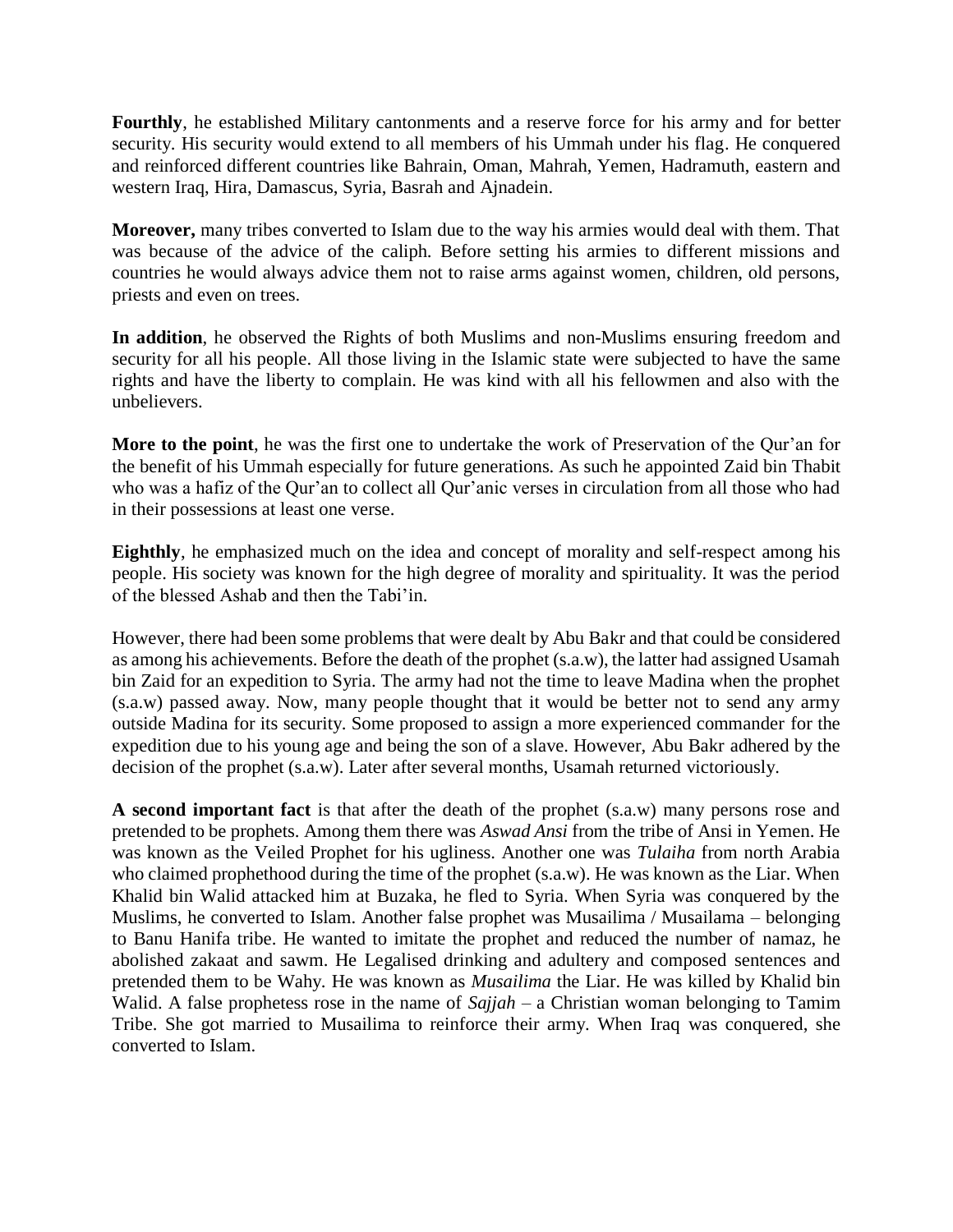**A third problem** was the refusal to pay Zakaat by some tribes such as Banu Asad, Banu Ghatafan, Banu Abbas, Banu Murrah. The caliph despatched an army of eleven battalions to face and crush all problems. In less than one year there was calm and security in the Islamic dominion.

Abu Bakr would never allow anyone to go against the Ummah or the Islamic Law. He would instead make it a must that the Law of Allah and His prophet would be established and enforced. At the same time he would respect the rights of all individuals muslims and non muslims.

#### **Caliph 'Umar**

#### **Describe the events that led up to Umar becoming a Muslim.**

Among the Ashab of the holy prophet (s.a.w), Hazrat Umar was one of the bravest. He was known for his sincerity in his work, his high personality and his bravery. There had been many crucial events where his presence had been of utmost importance. He was born from a Merchant family and he developed the sharp idea of a successful businessman. His Father was Khattab and his Mother was Khatmah. According to history he was 12/13 years younger than the prophet (s.a.w) and they shared a common Ancestor in Ka'ab. He received both Formal and informal education making him suitable and apt for reading and writing Arabic Language. He was very Learned, Intelligent and studious to the extent that no one was able to challenge him in educational field. He was a successful trader as well as a wise and loyal friend. He was admired for his sharp mind, his dedication to his work, his loyalty towards his relatives, his eagerness towards his religion and for his bravery.

He was among the polytheists and the idol worshippers but Allah had planned otherwise. He opposed the Muslims because he believed in the gods of the Kaaba amounted to 360 idols. He was aware of the mission of the prophet and he felt strongly about killing him to end all problems arising in Mecca and to avoid any risk of conversion. So, in the year 616 (in the 6th year of the prophet's mission) he set out with his sword. On his way he met and told a clansman known as Nu'aym bin Abdullah where he was going and about his objective. The clansman said to him that "By God, you have deceived yourself, O Umar! Do you think that Banu Abd Manaf would let you run around alive once you kill Muhammad? Your sister is a Muslim now. Why don't you return to your own house and set it straight?" In a furious mood, he angrily returned to his sister's house. Arriving there he saw one of the companions, Khabbab, spreading Islam to his sister and his brother in law. He was moreover angry when he noticed that Fatima, his sister hid a few pages of Qur'an she was reading. The pagans used to call that rubbish reading. Her sister knew about his character and what he could do if these pages would fall into his hands. She didn't want to give the paper on her brother's request. In the meantime Khabbab slipped away. Umar began hitting Sa'id, his brother in law and when Fatima wanted to interfere and to defend her husband, she got hit by Umar. She received a slap in the face and she was bleeding. The sight of blood stopped Umar and the latter was very sorry as he loved his sister so much that he never harmed her. It was not done intentionally. He was a bit calm and he was sorry. He asked to read the pages but still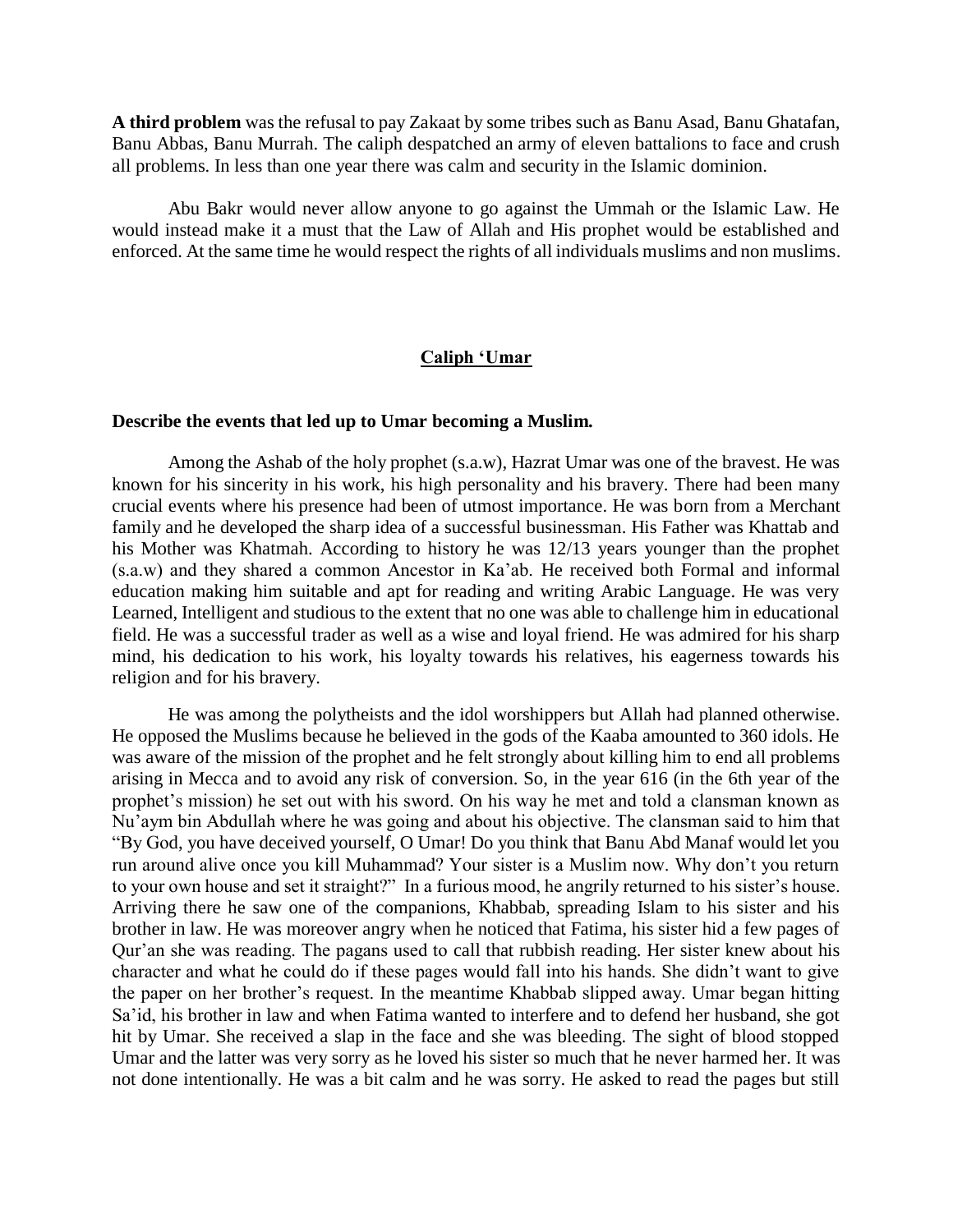Fatima did not trust him. Fatima wanted him to wash himself before touching and handling these pages.

As such Umar returned home, took off his sword and washed himself, then came to his sister. Fatima then hand over the pages to him. He was reading surah Ta Ha and he was so impressed by these words. Umar's eyes filled with hot tears and asked "Is this what we were against? The One who has spoken these words needs to be worshipped." He then left and went towards the prophet (s.a.w). During that period the Muslims would gather in the house of a companion known as Arqam ibn Abil Arqam to say their congregational prayers. They were just beginning to assemble, when one of them, looking out the window, saw Umar approaching the house with a drawn sword. In a state of considerable alarm, he told other members of the congregation what he saw. Presumably, they too were alarmed. But Hamza, the uncle of the prophet who six months earlier converted to Islam was also present in the house of Arqam, reassured them, and said that if Umar was coming with good intentions, then it was all right but if not, then he (Hamza) would run him (Umar) through with his (Umar's) own sword. When he knocked the door the prophet asked the companions to let him in but they were ready for anything to happen. The prophet asked him why he had come. Umar faced the prophet with humility and joy and said, "O Messenger of God, I have come for no reason except to say I believe in God and his Messenger". Prophet Muhammad was overcome with joy and cried out that God was Great! Within days, Umar lead a procession of Muslims to the house of God where they prayed openly. It was on this occasion that Prophet Muhammad gave him the nickname Al Farooq – the criterion. It denotes one who is able to distinguish truth from falsehood. Islam was strengthened with Umar, his fierce hatred melted into a love that knew no bound. His life and his death were now for the sake of God and his Messenger. That was unexpected and everyone rejoiced saying Allahu Akbar. According to hadith the prophet was praying Allah to strengthen Islam through Umar.

### **Assess the main achievements of his Caliphate.**

There had been many different achievements in the caliphate of Umar. He was a very successful leader as he continued the principles of the prophet and Hazrat Abu Bakr with an iron fist. He was not the one to tolerate any **unislamic aspects and immoralities** in his society.

He continued with the **Majlis shurah with 11 members** for decision making. That was done to facilitate decision making and taking.

He divided his **caliphate into provinces and districts** under different governors. He had regular checks on them. They would in return report to him during the period of Hajj on annual basis.

He established **office of judge** (qadi) independent of provincial governor.

He was the one who **created the Hijri calendar**.

He contributed to the expansion of **cultivated lands and new tax (ushr)** was levied on produce of land.

He established the **finance department** known as diwan of those entitled to state pensions for helping in wars.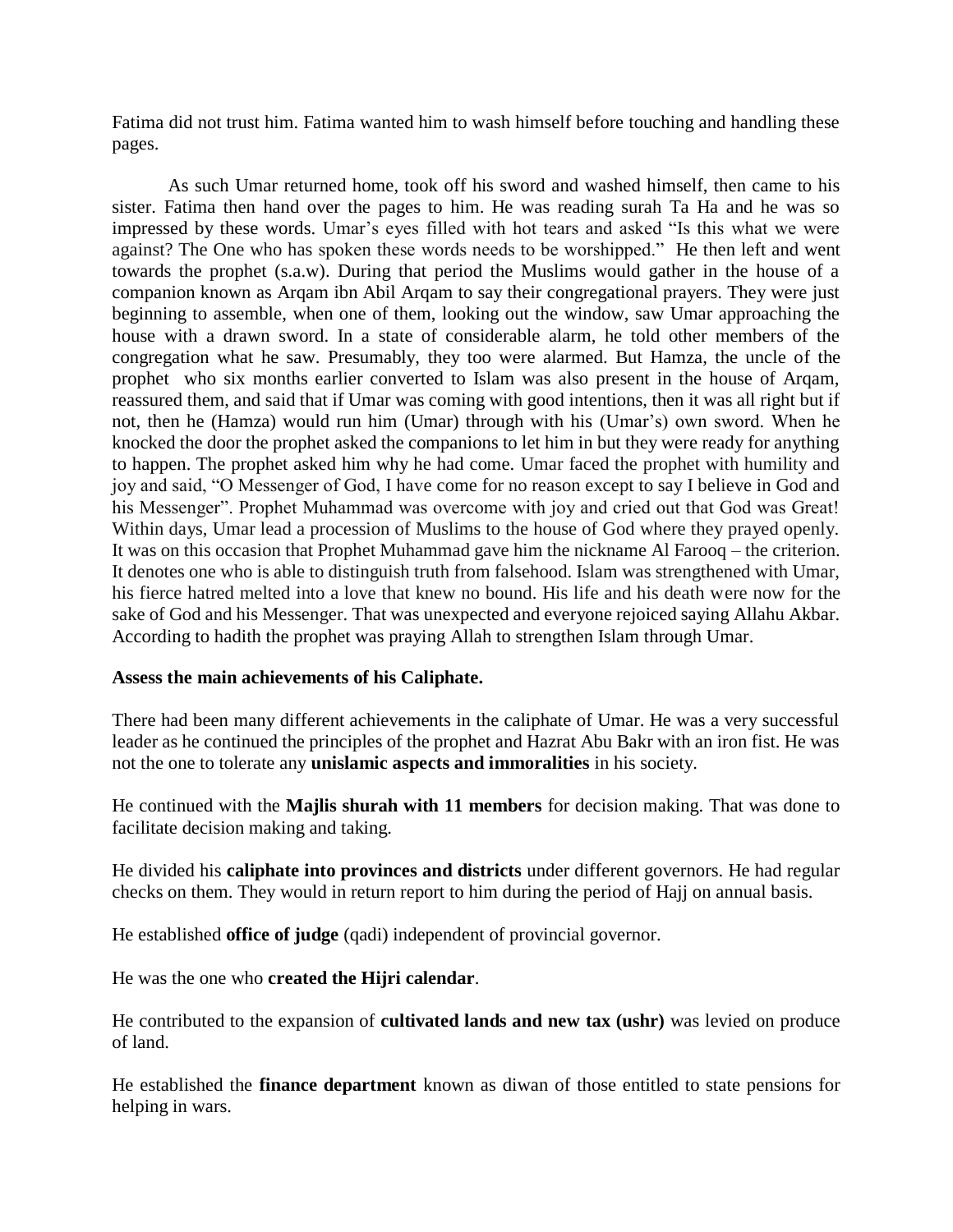There were different **sources of revenue** such as Jizya (poll tax), zakaat, kharaj (spoils of war), Fay (income from crown lands) and ushr (1/10 of produce). All these were meant for funding the Baitul Maal (public treasury).

In order to have a better control on the territories his armies were **forbidden to buy land in conquered territories**.

He settled his army in new planned towns such as Kufa and Basra and these were accessible when there was the need to fight. He had a well-disciplined army and considered the welfare of soldiers, both Muslims and non-Muslims.

He standardised the Military division, Police department and the Educational department.

To have a better control over his population, he had regular census.

In order to ensure the spreading of Islam, teachers were sent throughout country to teach how to read the Qur'an and other Islamic fields.

He constructed mosques, schools, roads and outposts for travellers.

He gave individuals the right to question him or / and all officials and complain. This was a means of a strong democratic government.

He checked weights and measures and prevented profiteering and hoarding.

He dedicated great deal of time to religious affairs and he spiritualised the whole state. Some of his personal example could be seen in the fact that he was clear in thought, deeds, fair, pious and upright.

Moreover, Hazrat Umar was a successful military commander. He was victorious in the Battle of Namarraq against Sassanians (Persians), in the Battle of Buwaib, against Sassanians again, in the battle of Qadisiya in 14 AH and finally broke strength of Sassanians. He was victorious in the Battle of Yarmuk 15AH against the Romans and at the Battle of Nahawand in 21AH. There was the fall of Jerusalem into Muslim hands in 16AH and the conquest of Egypt in 17AH.

There are other achievements of Hazrat Umar such as the establishment of Public Treasury, the establishments of courts of Justice and appointment of Judges, the establishment of Postal service, the survey and assessment of lands, the public census, the punishment of those who practice Monopoly by exile to different lands, the establishment of and use of Jails, the building of Canals and Bridges, the use of the Whip, the establishment of Public Rest Areas, hostels and *Wudu* (Ablution) Stations, the use of secret reports and specially designated emissaries to provide first reports as what is really going on in different provinces, the salary for Imams, *Muadhin* (Callers to prayer), teachers and public lectures, the stipends for the poor among the Jews and Christians who lived in conquered lands, the punishment for drunkenness, written satires and lampoons, the establishment of Guilds for certain trades, the prohibition of the mention of women's names in poetry, the holding of *tarawih* (Ramadan night prayers) in congregation, the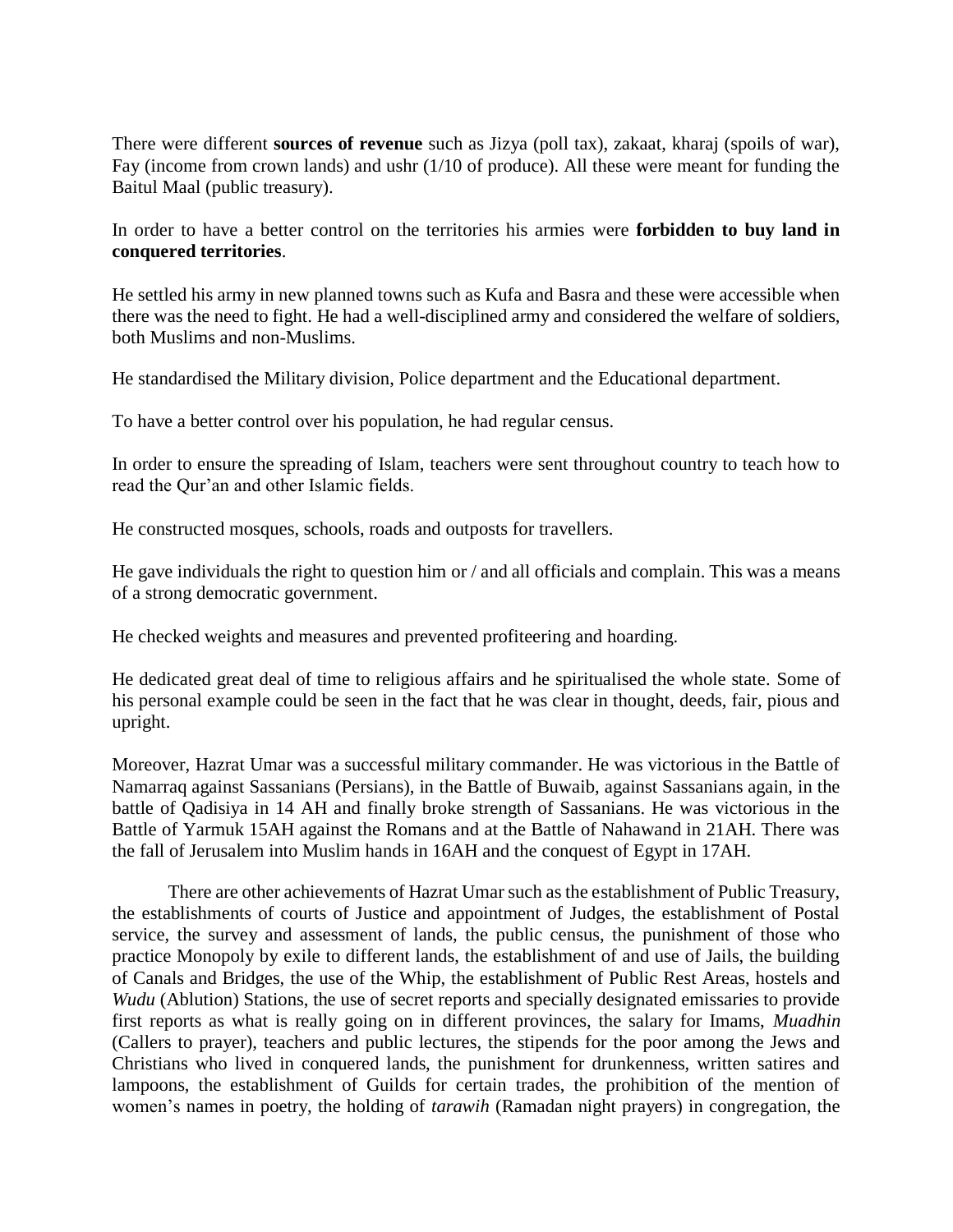providing of lighting in the Mosques at night, the persuading of Abu Bakr to collect the Qur'an in one book, the establishment of Military bases at strategic points in the different provinces, the personally making nightly rounds to check on the condition of the people first hand, the formulation of the Principal of *Qiyas* (Analogical Reasoning.) for determining rulings on newly encountered matters in *Fiqh* (Jurisprudence.), the establishment of a more exact system of calculation of the inheritance, the limiting the relationship between Muslims and Non-Muslims, the establishing a stable for the lost camels, the state intervention to control the price of merchandise and the enlargement the *al-Haram* (the Sacred Mosque) at Mecca.

## **Caliph Uthman**

### **Describe the achievements of Uthman as Caliph.**

Caliph Uthman was the son of the father Affan and the mother Arwa. He was born in Macca in the 6th year of elephant and he was **5 years younger than the Holy Prophet** (s.a.w). They were related through the common ancestor Abd Manaf. As from his formal education, he was able to read and write Arabic language. He was much learned, intelligent, wise (wisdom) and studious. In addition, he was a successful trader and was always polite with his customers and business partners. Well before his conversion to Islam, he was a pious man. He never indulged in polytheism and idol worshipping. He was among the Hanif.

He embraced Islam at the demand of Hazrat Abu Bakr (ra). He was a very tender hearted person. He would cater for the needy, destitute, low class and the poor. He would always come to the help of the persecuted. After the death of Umar, he became caliph and his reign lasted for 12 years (645- 656 CE) and his empire greatly enlarged in the initial five or six years of rule. He enlarged both mosques in the cities of Mecca and Medina to suit the needs of the growing number of Muslims.

**Secondly**, he embarked on the digging of wells for the convenience of both the people of Hijaz and the travellers. He also improved existing water courses to prevent flood.

**Next**, he built large naval fleet and consolidated his army and through years he conquered places like Crete, Cyprus and Rhodes. He also sent his army to Egypt against Romans 646.

**Moreover**, he sent Mu'awiyah as the governor of Syria into Asia Minor and Khurasan to conquer and consolidate the countries and the state of the Islamic religion and creed.

**Fifthly** there were many military expeditions to North Africa and Tripoli was conquered. There were also quelled revolts in Armenia and Azerbaijan where the Muslim armies crushed all revolts.

**A six point is that**, the caliph engaged in the standardisation of the Qur'an which was already compiled, but differences in recitation of Qur'an were noticed in far areas. Uthman was told about the situation and he took the mushaf from Hafsah (the Prophet's wife).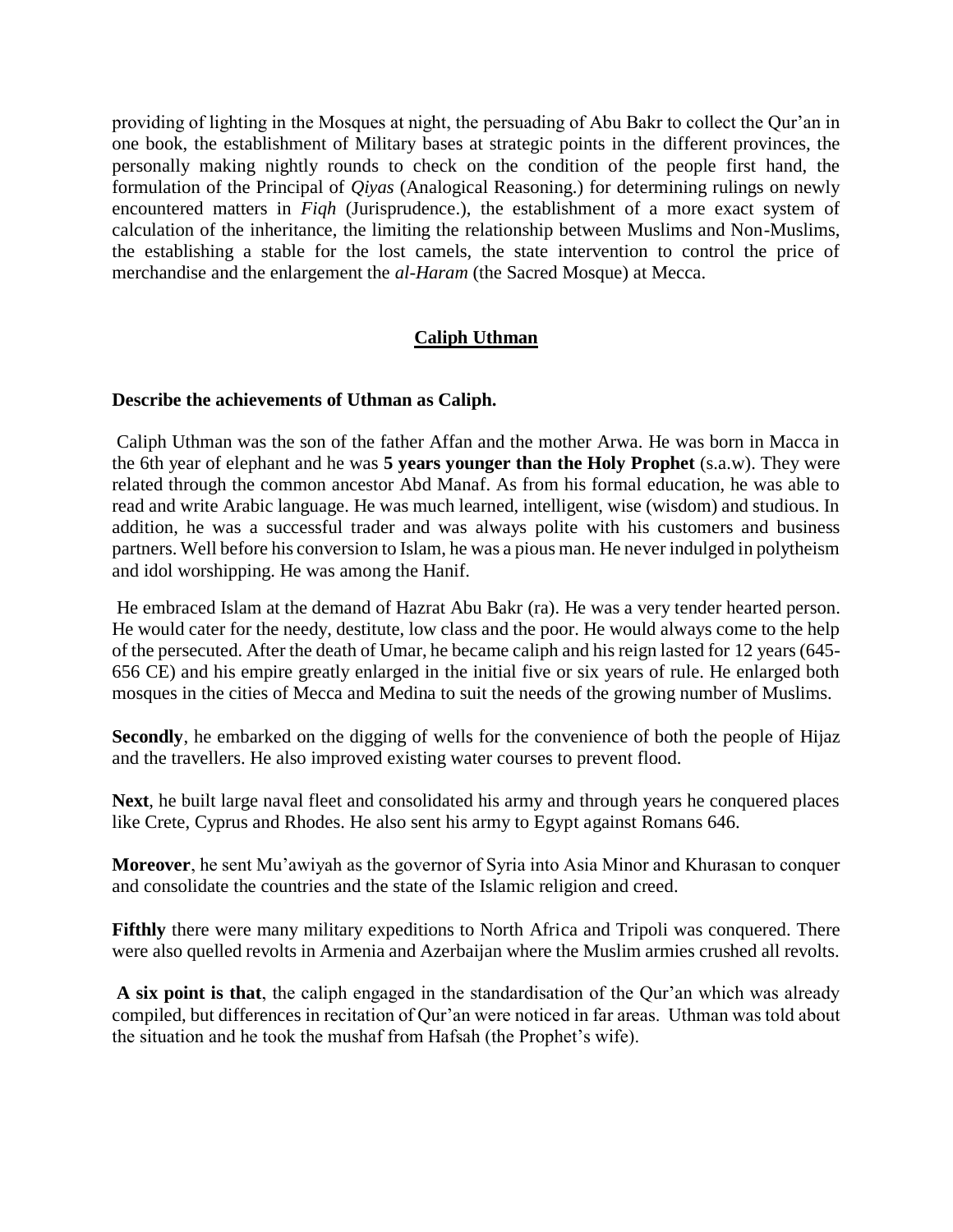**Another point** is to ensure the authenticity of the Qur'an, he instructed Zaid bin Thabit as the head of the project. Zaid made a public announcement that anyone having any verse should come forward to participate in this endeavour.

**Another point is** that compilation was also checked from the memories of other companions who were huffaz of the Qur'an. After this step Zaid was instructed to make new copies of Qur'an and other new copies were made and sent to all corners of Muslim empire.

**Ninthly** in order to ensure that the old copies would not be in circulation, Uthman ordered his men to collect and burn all the old circulating copies of the whole Islamic empire. As such the old copies were destroyed.

**Tenthly** the move of Uthman to standardise the Qur'an was to ensure that today we have the real and authentic Qur'an sent by Allah upon the prophet (s.a.w) of Islam. The Qur'an we read now is the same one from the time of Uthman.

## **Why do you think problems arose during his Caliphate?**

There were many problems during the time of Uthman due to specific reasons. When he came to power, he wanted to make some changes in the posts of his government. He wanted to place his trusted men for a better control and to crush all problems. He did never want to give any favour to any member of his family, but instead, he was accused of appointing inefficient relatives as governors and he was so weak at commanding his people. He was also accused of his wrong and bad administrative measures of replacing already existing governors and that he did not check his newly appointed officers. He was charged of all the problems emerging in his dominion. He was accused of being too tender hearted towards those breaching the Shari'ah. He took lesser decisions against them. The greatest accusation was that he burned down the words and message of Allah – the Qur'an. Some of the rebellious persons accused him of corruption and upsurging the right of his people and money from the Bait-ul-Maal. All these accusations came from the Khawarij.

As such, **firstly**, Uthman's mild disposition was in severe contrast to Umar's reputation of being strong and the defeated Persians and Romans presumed that Uthman was not be able to hold empire together and that resulted in revolts in outlying areas.

**Secondly**, due to large empire and the passing of time there was only few alive as role models who remembered the Prophet (s.a.w) personally and the high ideals of Islam. Many Muslims converts had lived with other values (not as honest and generous) which were difficult to change. They were led by their own customs. Uthman was unable to take strong decisions against all these kinds of corruptions.

**Thirdly**, there was the question of the position of governors given to family members by Uthman (Umayyads). That situation revived the old rivalry between the Ummayad and the Hashimites again. That renewed the already existing enemies especially when more wealth was coming in from conquered territories. There was an urge to take over power.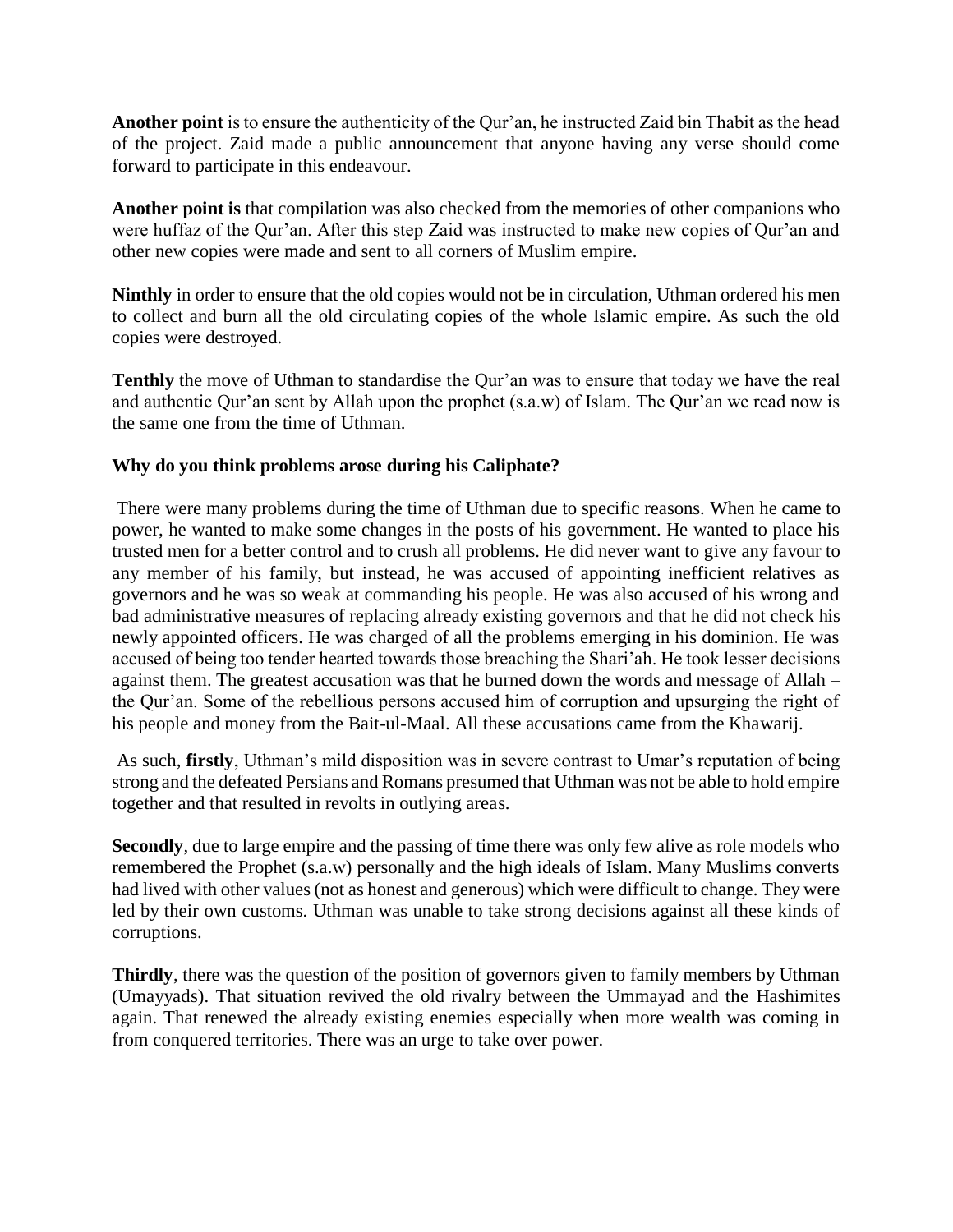**Fourthly**, Uthman himself was too gentle towards his men, governors and people. Some advisors took advantage of his age and weakness. In this Abdullah bin Saba was the main ring leader of dissenting voices leading to exploiting the situation.

**Fifthly**, there were many critics about him concerning the burning of the copies of the Qur'an after new compilations and standardisations of the Qur'an left to Hafsah were made. Uthman felt that differing versions of the Qur'an would cause conflict in his community and for later nations in later centuries.

# **Caliph 'Ali**

### **Describe the relationship between the Prophet and Ali in the years after the first revelation.**

He was the son of Abu Twalib and as mother Faatima. He was a descendant of Hashim, cousin and in-law of Holy Prophet (s.a.w). He was 30 years younger than the Holy Prophet (s.a.w). Due to his surroundings, he obtained formal education by which he was able to read and write. He was learned, intelligent and studious. He learned the Qur'an by heart and was pious well before his acceptance of Islam. He had a good guide in the person of the holy prophet (s.a.w).

Both the prophet (s.a.w) and Hazrat Ali (ra) were very close. Ali was brought up in the Prophet's household since childhood. He had been acquainted with the life style and family members of the prophet. It is to be noted that when the prophet (s.a.w) spread Islam, Hazrat Ali was the first child to accept Islam and when the Prophet was instructed to 'warn thy nearest kin' (26:214) Ali said 'I will be your helper'. In fact he listened and learned from the Prophet. It can be well said that the prophet was his direct teacher. During the whole mission of the prophet, Ali would always be by his side to spread Islam or to support the prophet and his family in so many different ways. Years passing by reaching the days before the Hijra to Madina, everyone waited for that right moment. Ali and Abu Bakr stayed behind in Mecca with the Prophet before the Hijra. Ali had risked his own life by sleeping in the Prophet's bed on the night of hijra for the Khawarij planned to burst into the house of the prophet to kill him in his bed. This was decided as such as Ali had a specific mission to perform that is to return things kept with the Prophet for safekeeping to their right owners. Later on when it became the time in Madina for brotherhood the Prophet declared Ali to be his brother.

He was so close to the prophet that he was married to Fatima, the Prophet's daughter. However, there was no show off out of this marriage. Ali and his family lived a frugal (economical) and simple life, just like the Prophet's family. He worked as a labourer with Prophet and engaged in building the mosque in Medina. He was the father of the famous Hasan and Husain, the Prophet's beloved grandchildren known so much in history for their piety and firmness on deen. As he was literate, he was a scribe of the Prophet and for the treaty of Hudaibiyah he was the main scribe. He was made standard bearer for the Muslims and he honoured his responsibility. He participated in the battles of the prophet and was a great warrior in all of them during the Prophet's lifetime. It is praiseworthy to mention here that there is the Ghadir Khumm episode where the prophet took the